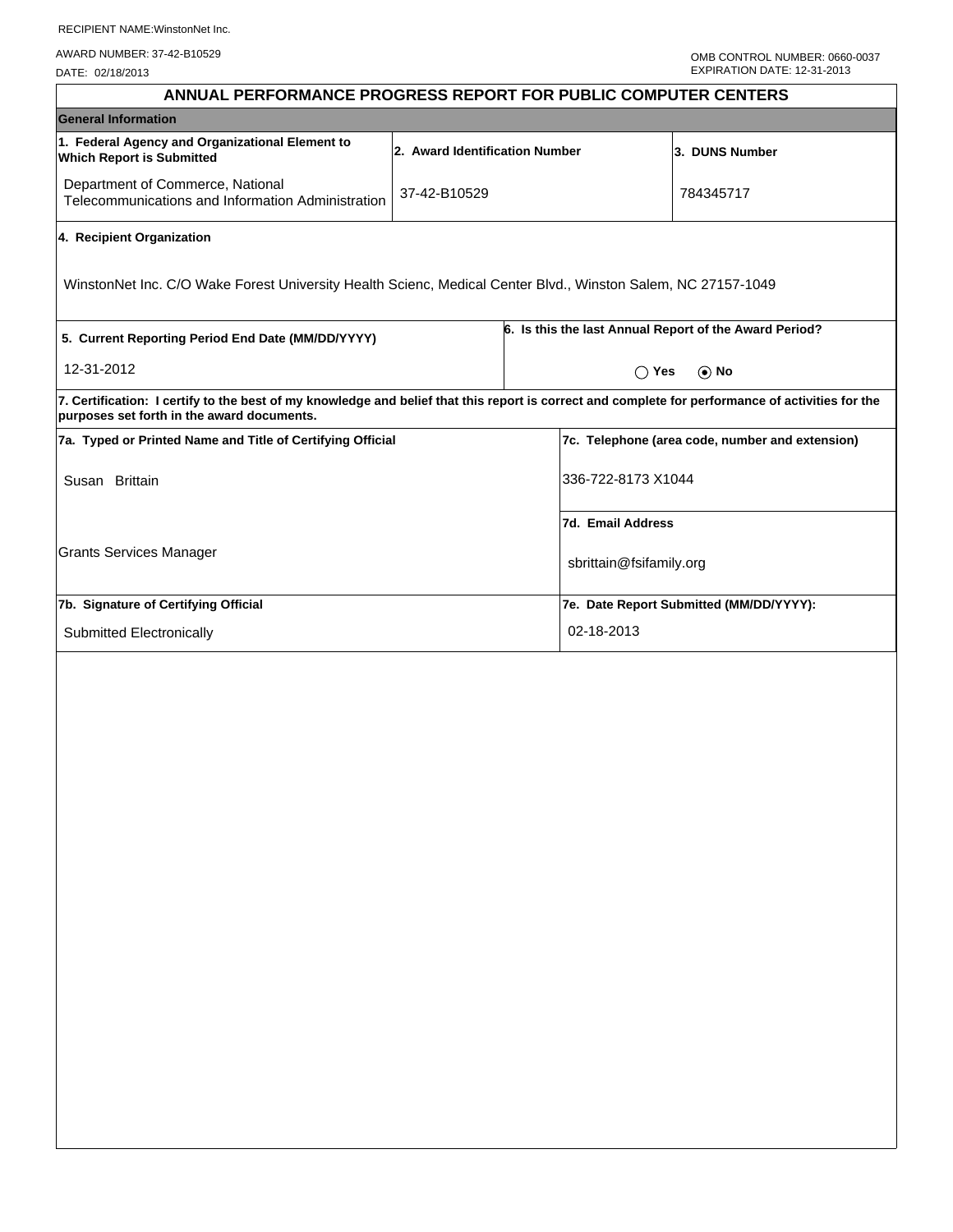AWARD NUMBER: 37-42-B10529

DATE: 02/18/2013

 **PROJECT INDICATORS**

**1. Are you establishing new Public Computer Centers (PCCs) or improving existing PCCs?** ◯ New ◯ Improved **Both** 

**2. How many PCCs were established or improved, and what type of institution(s) were they associated with? Please provide actual total numbers to date. Figures should be reported cumulatively from award inception to the end of the most recent calendar year. Recipients should only count the PCCs that were fully established or in which improvements have been fully completed in that year (that is, partial improvements should not be counted).**

| <b>Institutions</b>                                            | <b>Established</b> | Improved | Total    |  |
|----------------------------------------------------------------|--------------------|----------|----------|--|
| Schools (K-12)                                                 |                    |          | 0        |  |
| <b>Libraries</b>                                               | 0                  | 0        | 0        |  |
| <b>Community Colleges</b>                                      | 6                  | 0        | 6        |  |
| <b>Universities / Colleges</b>                                 | 0                  | 0        | 0        |  |
| <b>Medical / Health care Facilities</b>                        | 0                  |          | O        |  |
| <b>Public Safety Entities</b>                                  | 0                  |          | $\Omega$ |  |
| Job-Training and/or Economic Development<br><b>Institution</b> | 0                  | 0        | 0        |  |
| <b>Other Community Support-Governmental</b>                    | 0                  | 0        | 0        |  |
| (please specify):                                              |                    |          |          |  |
| <b>Other Community Support-Non-Governmental</b>                |                    | 28       |          |  |
| (please specify): churches, recreation centers,<br>nonprofits  | 5                  |          | 33       |  |

**3. Please complete the following chart for each PCC established or improved using BTOP funds. Please provide actual total numbers to date.**

| 3.a. New PCCs                                                                                |                                                             |                                                                          |                                                                  |                                                                  |                                                   |  |
|----------------------------------------------------------------------------------------------|-------------------------------------------------------------|--------------------------------------------------------------------------|------------------------------------------------------------------|------------------------------------------------------------------|---------------------------------------------------|--|
| <b>New PCC Address</b>                                                                       | Number of<br>Workstations<br><b>Available to the Public</b> | <b>Total Hours of</b><br><b>Operation per 120-</b><br>hour Business Week | <b>Total Hours of</b><br><b>Operation per 48-hour</b><br>Weekend | <b>Speed of Broadband</b><br><b>Access to Facility</b><br>(Mbps) | <b>Average Number of</b><br><b>Users per Week</b> |  |
| Submitted via<br>attachment                                                                  | 0                                                           | $\Omega$                                                                 | $\Omega$                                                         | $\Omega$                                                         | 0                                                 |  |
|                                                                                              |                                                             | <b>Add New PCC</b>                                                       | <b>Remove New PCC</b>                                            |                                                                  |                                                   |  |
| 3.b. Improved PCCs                                                                           |                                                             |                                                                          |                                                                  |                                                                  |                                                   |  |
| <b>New PCC Address</b>                                                                       | Number of<br>Workstations<br><b>Available to the Public</b> | <b>Total Hours of</b><br><b>Operation per 120-</b><br>hour Business Week | <b>Total Hours of</b><br><b>Operation per 48-hour</b><br>Weekend | <b>Speed of Broadband</b><br><b>Access to Facility</b><br>(Mbps) | <b>Average Number of</b><br><b>Users per Week</b> |  |
| <b>Prior to Improvement</b>                                                                  |                                                             |                                                                          |                                                                  |                                                                  |                                                   |  |
| Submitted via<br>attachment                                                                  | $\mathbf 0$                                                 | 0                                                                        | 0                                                                | 0                                                                | 0                                                 |  |
|                                                                                              | <b>Add New PCC</b><br><b>Remove New PCC</b>                 |                                                                          |                                                                  |                                                                  |                                                   |  |
| <b>After Improvement</b>                                                                     |                                                             |                                                                          |                                                                  |                                                                  |                                                   |  |
| Submitted via<br>attachment                                                                  | $\Omega$                                                    | $\Omega$                                                                 | 0                                                                | $\Omega$                                                         | $\mathbf 0$                                       |  |
|                                                                                              |                                                             | <b>Add New PCC</b>                                                       | <b>Remove New PCC</b>                                            |                                                                  |                                                   |  |
| 4.a. Please check the primary uses of the PCCs funded by this award. (Check all that apply.) |                                                             |                                                                          |                                                                  |                                                                  |                                                   |  |
| $\sqrt{\phantom{a}}$ Open Lab Time                                                           | Other                                                       | <b>Training</b>                                                          |                                                                  |                                                                  |                                                   |  |

**4.b. If "other," please specify the primary use of the PCCs:**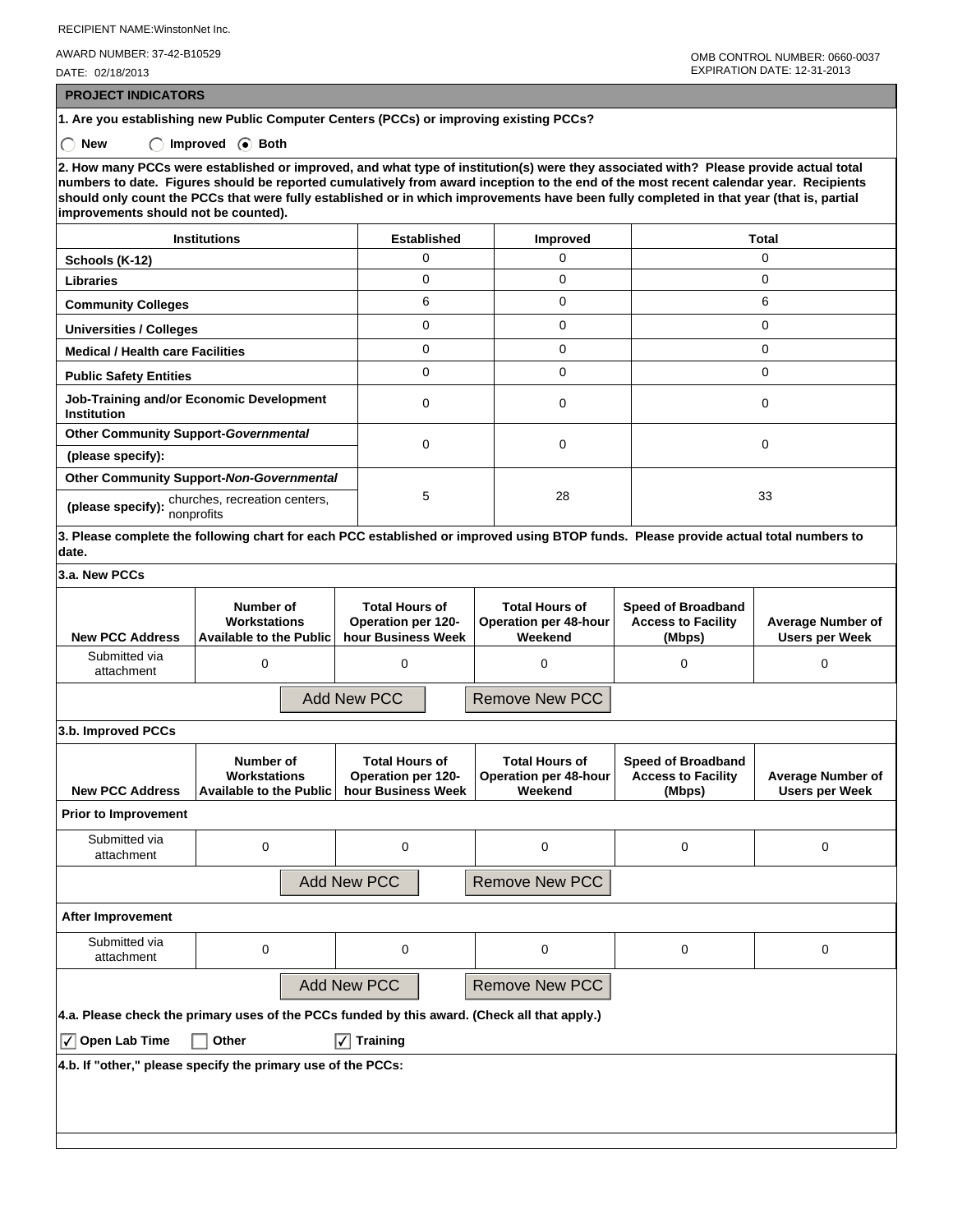AWARD NUMBER: 37-42-B10529

DATE: 02/18/2013

**5. Please list all of the PCC broadband equipment and/or supplies you have purchased during the past year using BTOP grant funds or other (matching) funds, including any customer premises equipment or end-user devices. If additional space is needed, please attach a list of equipment and/or supplies. Please also describe how the equipment and supplies have been deployed (600 words or less).**

| <b>Manufacturer</b>          | <b>Items</b>                    | Unit Cost per<br>Item | Number of<br><b>Units</b> | Narrative description of how the equipment and supplies were<br>deployed |
|------------------------------|---------------------------------|-----------------------|---------------------------|--------------------------------------------------------------------------|
| Dimension Data               | Cisco Router                    | 307                   |                           | Router deployed to Metropolitan Missinary Church.                        |
| <b>Strategic Connections</b> | Projectors                      | 1.966                 | 9                         | Projectors deployed to nine PCC's.                                       |
| <b>Hewlett Packard</b>       | Dual Port Hard<br><b>Drives</b> | 276                   | 12                        | Deployed to PCC's.                                                       |
| <b>Hewlett Packard</b>       | 1 GB Flash Backed<br>Cache      | 396                   | 2                         | Deployed to PCC's.                                                       |
| Totals:                      |                                 | 2.945                 | 24                        |                                                                          |
|                              |                                 | <b>Add Equipment</b>  |                           | <b>Remove Equipment</b>                                                  |

**6. For PCC access and training provided with BTOP grant funds, please provide the information below. Figures should be reported cumulatively from award inception to the end of the most recent calendar year.**

| <b>Types of Access or Training</b>                                                                                                                                                                                                                        | <b>Number of People</b><br><b>Targeted</b> | <b>Number of People</b><br><b>Participating</b> | <b>Total Hours of Training</b><br><b>Offered</b> |
|-----------------------------------------------------------------------------------------------------------------------------------------------------------------------------------------------------------------------------------------------------------|--------------------------------------------|-------------------------------------------------|--------------------------------------------------|
| <b>Open Lab Access</b>                                                                                                                                                                                                                                    | 0                                          | 0                                               | 0                                                |
| <b>Multimedia</b>                                                                                                                                                                                                                                         | 1,391                                      | 991                                             | 1.776                                            |
| <b>Office skills</b>                                                                                                                                                                                                                                      | 3,062                                      | 2,432                                           | 4,454                                            |
| <b>ESL</b>                                                                                                                                                                                                                                                | 0                                          | 0                                               | 0                                                |
| <b>GED</b>                                                                                                                                                                                                                                                | 223                                        | 223                                             | 567                                              |
| <b>College Preparatory Training</b>                                                                                                                                                                                                                       | 0                                          | 0                                               | 0                                                |
| <b>Basic Internet and Computer Use</b>                                                                                                                                                                                                                    | 7,036                                      | 3,792                                           | 7,431                                            |
| <b>Certified Training Programs</b>                                                                                                                                                                                                                        | 15                                         | 15                                              | 33                                               |
| job search, job training, languages,<br>keyboarding, web marketing, literacy,<br>geneology, research, web design, Facebook<br>WinstonNet Live.com, Twitter, LinkedIn,<br>Pinterest, Photos, Prezi, Pandora Radio,<br>Other (please specify):<br>web apps. | 19,255                                     | 11,210                                          | 24,475                                           |
| <b>Total</b>                                                                                                                                                                                                                                              | 30,982                                     | 18,663                                          | 38,736                                           |

**7. Please describe how your Public Computer Center(s) promotes economic recovery in your area, such as through providing job training, access to job searches, online course offerings, certifications and the like (600 words or less).**

All of the public computer labs promote economic recovery by providing job training and job readiness services such as job readiness classes, resume consultation and preparation, job search and referral services as well as education and training opportunities. The Forsyth Technical Community College West Campus Lab operates under the North Carolina JobLink Delivery System and is a partner with our local Workforce Development Board.

The International Center Lab is an open lab that promotes economic recovery thru training and job services. We have various training opportunities to help each person with the needs they feel are important to them. It varies from language training using the Mango software to resume consultation and preparation, job search, referral services, career planning, and educational opportunities through Forsyth Technical Community College. The International Center Lab is a resource center that offers planning materials, resource books, and brochures to help enrich economic recovery. The International Center Lab is associated with North Carolina Job Link career planning and placement service. We offer free computer and internet access. The Lab is open for extended hours and weekends that make it accessible to anyone. The Lab also has a bilingual component from 3:00-5:00 p.m. Monday through Thursday and from 9:00-2:00 on Saturdays. This makes it a viable option for clients of all races and languages.